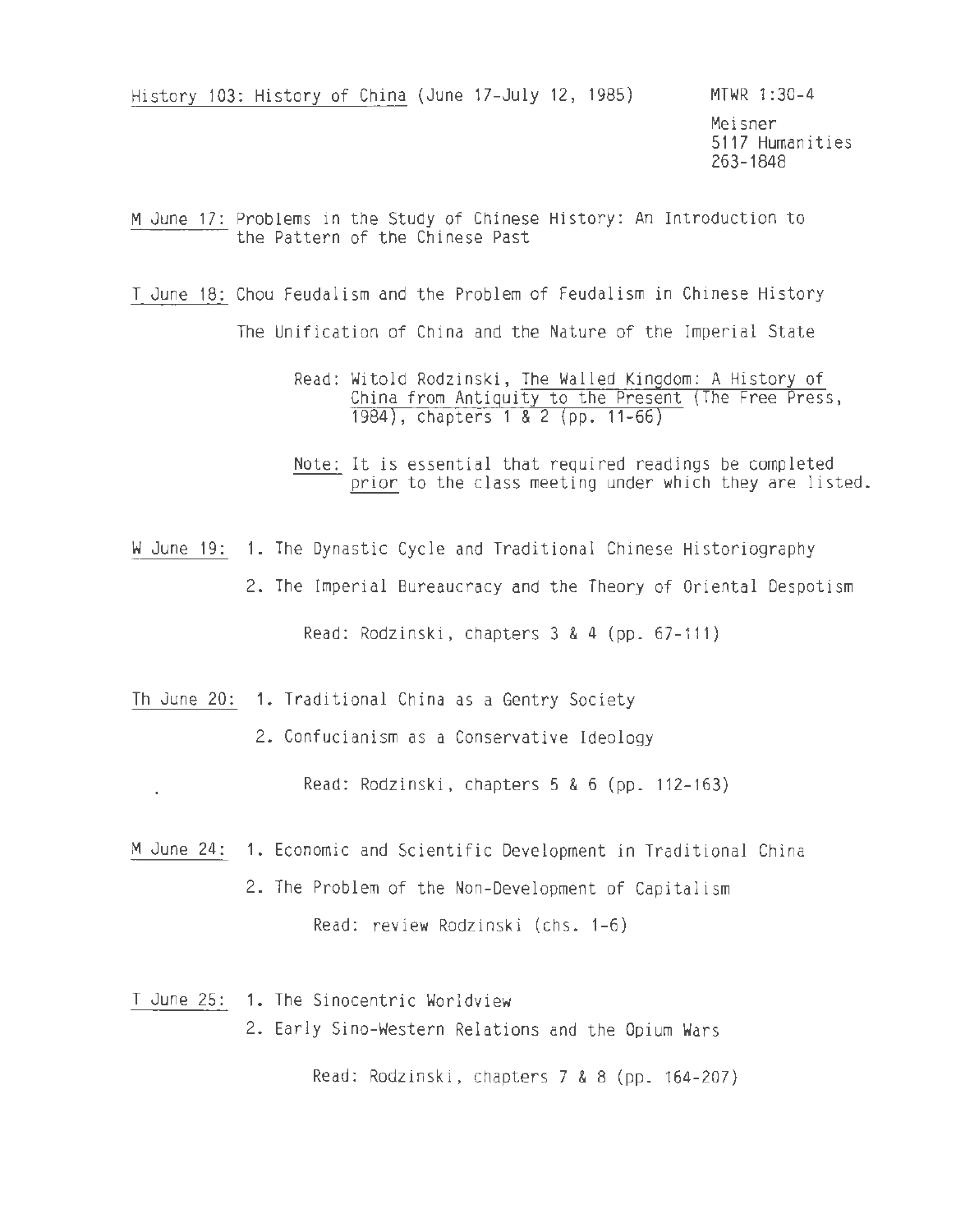- W June 26: 1. Traditional Chinese Peasant Rebellions and Rebel Ideologies 2. Christianity and the Taiping Rebellion
- Th June 27: 1. The Impact of Imperialism on Traditional Chinese Society 2. The Failure of Conservative Modernization, 1865-1895

Read: Rodzinski, chapters 9 & 10 (pp. 208-47)

M July 1: 1. The Decay of Confucianism and the Episode of the "Hundred Days" 2. The Emergence of Modern Chinese Nationalism

> Read: Jonathan D. Spence, The Gate of Heavenly Peace: The Chinese and Their Revolution, 1895-1980 (Penguin paperback, 1982), chapters 1 & 2 (pp. 1-60)

T July 2: 1. The Fall of the Old Regime: Sun Vat-sen and the Revolution of 1911 2. The May Fourth Movement and the Introduction of Marxism

> Read: Rodzinski, chapters 11 & 12 (pp. 248-93) Spence, chapters 3-5 (pp. 61-150)

W July 3: 1. The Chinese Communist Party and the Revolution of 1925-27

2. Chiang Kai-shek and the Kuomintang Regime, 1928-49

Read: Rodzinski, chapters 13-15 (pp. 294-372) Spence, chapters 6-10 (pp. 151-287)

- M July 8: 1. Mao Tse-tung and the Chinese Communist Revolution
	- 2. The Founding and Foundations of the People's Republic of China

Read: Rodzinski, chapter 16 (pp. 373-91) Spence, chapters 11 & 12 (pp. 288-340)